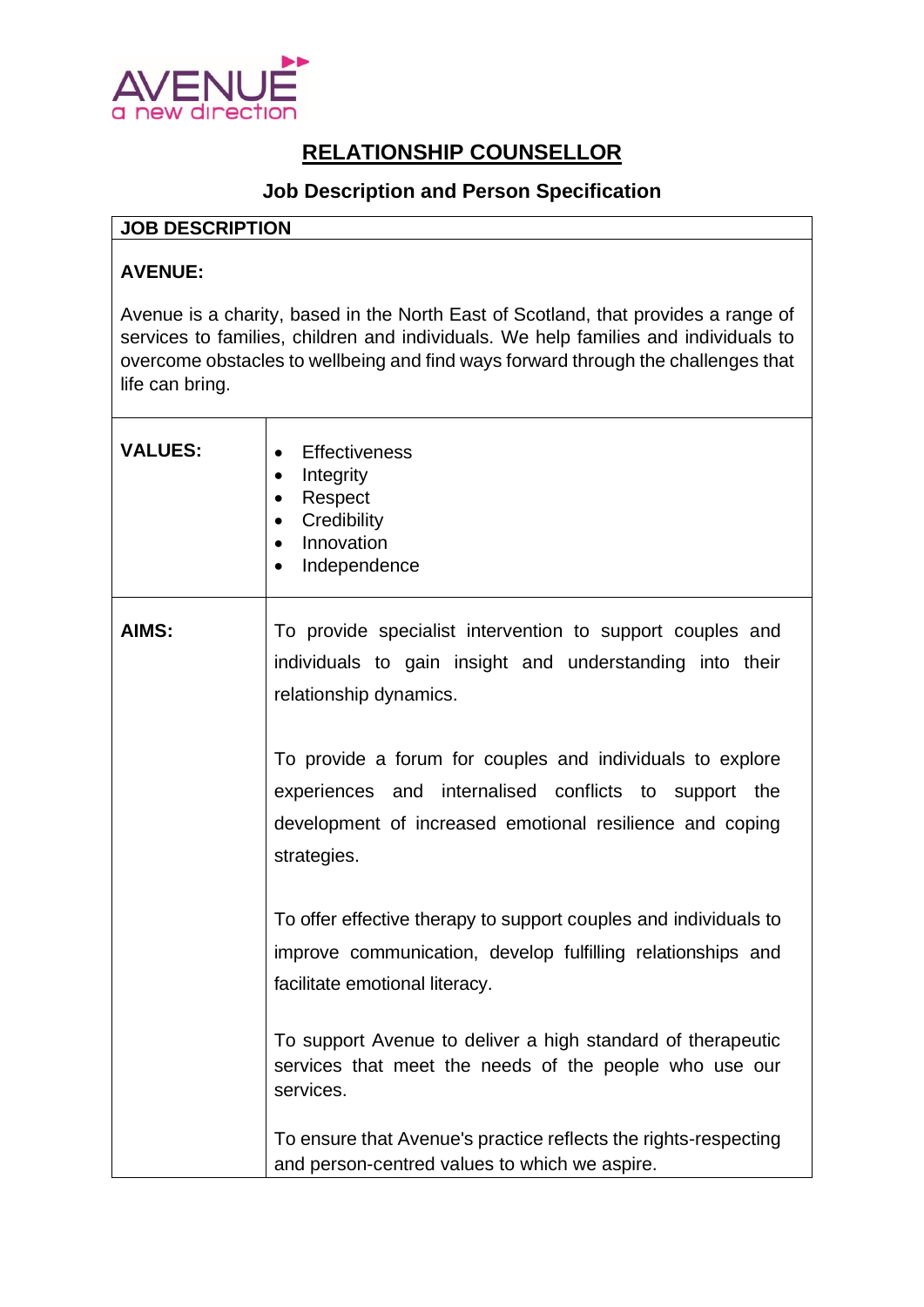

 $\Gamma$ 

| <b>MAIN DUTIES:</b>                                         | To provide a therapeutic service to adult couples and<br>individuals using a range of therapeutic interventions.                                                                                                                       |  |
|-------------------------------------------------------------|----------------------------------------------------------------------------------------------------------------------------------------------------------------------------------------------------------------------------------------|--|
|                                                             | Make assessments of the needs of people who use the<br>service and their suitability for counselling, acting on each<br>assessment to provide the necessary support or referral.                                                       |  |
|                                                             | Work directly with people who use the service to increase<br>their personal and social development with a non-<br>judgemental and empowering counselling relationship.                                                                 |  |
|                                                             | Communicate the<br>conditions<br>core<br>of genuineness,<br>acceptance within<br>the<br>empathy and<br>therapeutic<br>relationship.                                                                                                    |  |
|                                                             | Use a range of techniques to support the people who use<br>٠<br>the service to engage.                                                                                                                                                 |  |
|                                                             | To review therapeutic interventions on a regular basis.                                                                                                                                                                                |  |
|                                                             | To work with colleagues in the therapeutic services team<br>to support learning and develop provision through the<br>sharing of best practice.                                                                                         |  |
|                                                             | To evidence Professional Body membership, supervision<br>and continuing professional development to meet all<br>required standards, including Relationships Scotland.                                                                  |  |
| To work as an integral part of the Avenue therapeutic team. |                                                                                                                                                                                                                                        |  |
|                                                             | To liaise with external agencies and organisations as<br>required.                                                                                                                                                                     |  |
|                                                             | To ensure compliance with Avenue's processes, policies<br>procedures,<br>particular<br>in<br>Protection,<br>and<br>Data<br>Confidentiality, Safeguarding and Child Protection,<br>Equality and Diversity, and Professional Boundaries. |  |
|                                                             | To undertake any other reasonable duties, as requested by<br>your line manager.                                                                                                                                                        |  |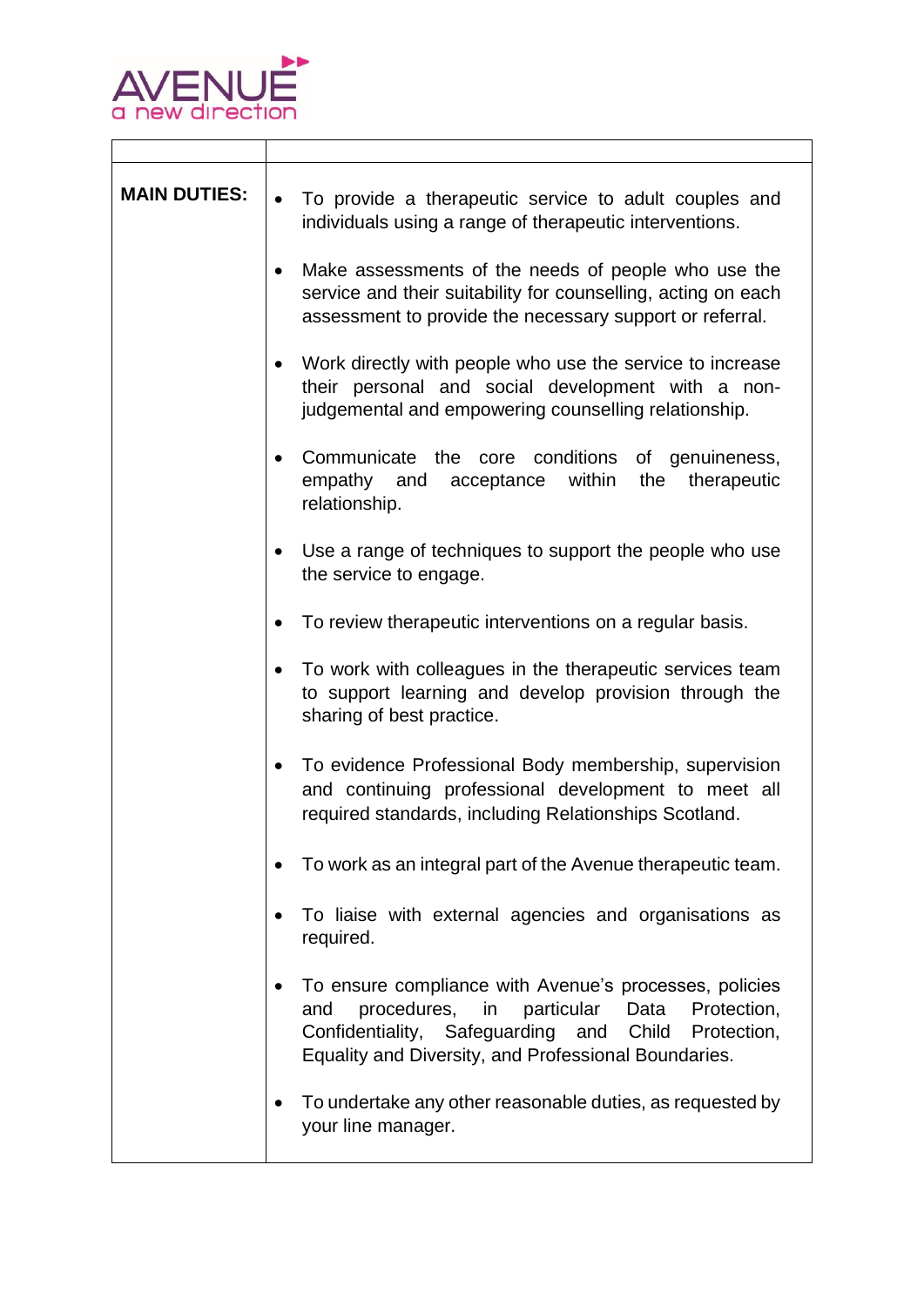

| <b>PERSON SPECIFICATION</b>                                                                                                                                                                                                                                   |                                       |  |  |
|---------------------------------------------------------------------------------------------------------------------------------------------------------------------------------------------------------------------------------------------------------------|---------------------------------------|--|--|
| <b>REQUIRED KNOWLEDGE, EXPERIENCE AND SKILLS</b>                                                                                                                                                                                                              | <b>ESSENTIAL/</b><br><b>DESIRABLE</b> |  |  |
| Hold a recognised Diploma in Relationship Counselling, which<br>has included clinical practice<br>or<br>Hold a recognised Diploma in Counselling, which included<br>clinical practice and hold an additional qualification<br>in<br>Relationship Counselling. | Е                                     |  |  |
| BACP / COSCA registered member (or member of appropriate<br>professional body)                                                                                                                                                                                | Е                                     |  |  |
| Minimum 2 years' experience of counselling                                                                                                                                                                                                                    | E                                     |  |  |
| Ability to establish and maintain effective relationships both<br>internally and externally                                                                                                                                                                   | Е                                     |  |  |
| Strong communication skills, both written and verbal                                                                                                                                                                                                          | E                                     |  |  |
| Supportive and non-judgemental                                                                                                                                                                                                                                | Е                                     |  |  |
| Proactive, motivated and open to change                                                                                                                                                                                                                       | Е                                     |  |  |
| Demonstrate the ability to use practice supervision appropriately                                                                                                                                                                                             | E                                     |  |  |
| High standard of IT literacy, including ability to use Office 365                                                                                                                                                                                             | Е                                     |  |  |
| Evidence of continuing professional development                                                                                                                                                                                                               | Е                                     |  |  |